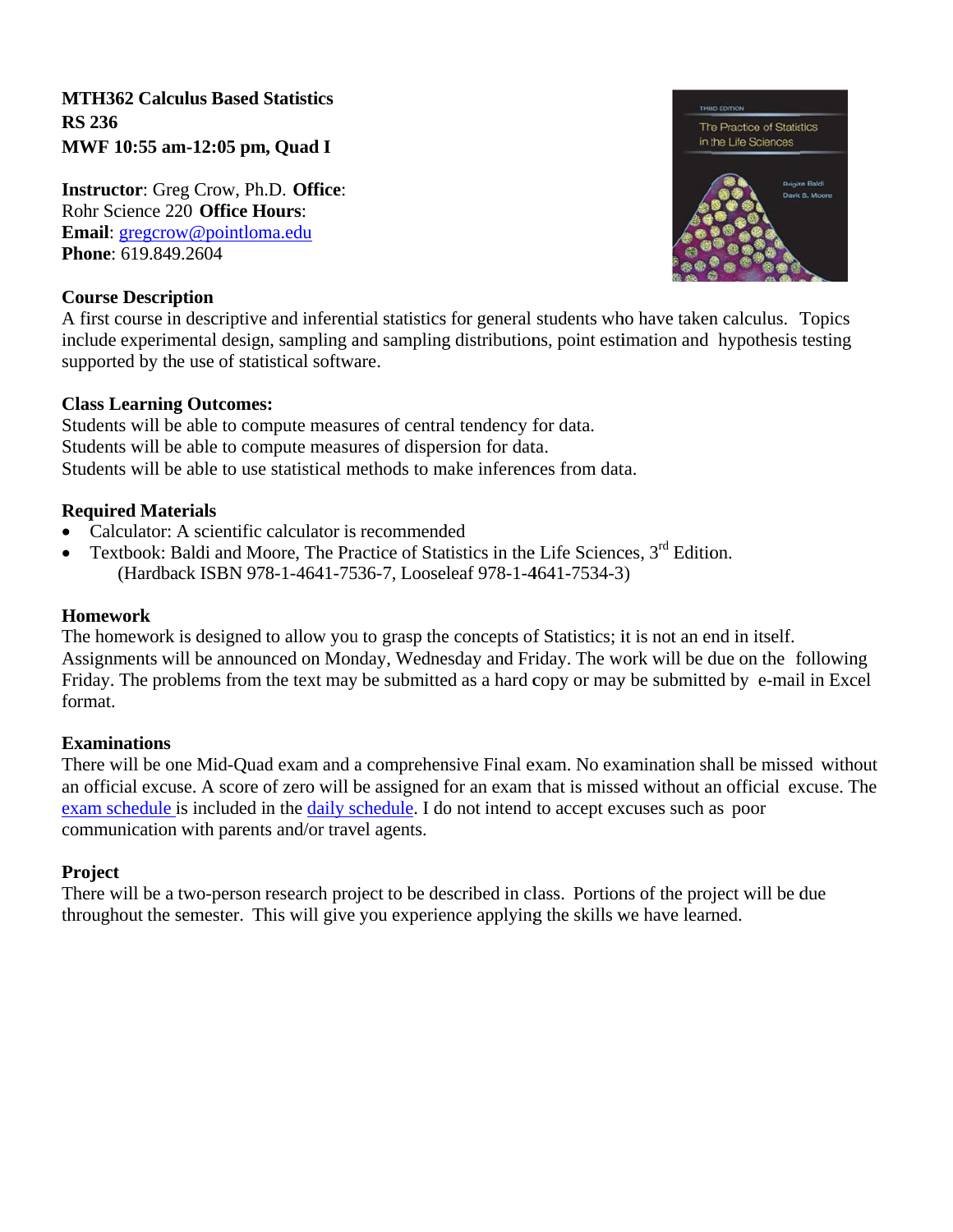## **Grading Policies**

Grades will be weighted in the following manner: Midterm Exam (30%) Final Exam  $(40\%)$ 

Homework  $(20\%)$ Project  $(10\%)$ 

**Grading Scale in percentages**  $\bf{B}$  $\mathbf C$  $\mathbf{D}$  $\mathbf{A}$  $(87.5, 90)$  $(77.5, 80)$  $(67.5, 70)$  $\ddot{}$  $[92.5, 100]$  $[82.5, 87.5]$  $[72.5, 77.5]$  $[62.5, 67.5]$  $[90, 92.5)$  $[80, 82.5)$  $[70, 72.5)$  $[60, 62.5)$ 

Approximate minimal percentages required to obtain a given grade are:

Other factors that affect grades are

- **Late work.** A written assignment or computer assignment is late if it is not received at the beginning  $\bullet$ of class on the due date. Late work need not be accepted. Work accepted late may be assessed a penalty. Make-up tests (or the exam) will be given only by arrangement with the instructor for reasons of documented emergency.
- Ouestions on written assignments and exams: Written assignments and test/exam questions and  $\bullet$ problems must be formulated carefully in terms of words and symbols used in the course. Credit is determined by the degree to which answers and solutions respond to the specific question or problem stated. Maximize your credit by learning the language and symbols of the course.
- Format for Written Assignments. Assignments collected must be prepared in a style suitable for grading. The following guidelines are used to determine credit:
	- o the organization must be easy to follow
	- o the work must be legible
	- complete solutions must be written for problems (not just answers); solutions must be clearly  $\circ$ marked
	- use complete sentences to answer questions  $\circ$
- **Exams and Final Examination.** The Mid-Quad Exam and the Final Exam will include problems  $\bullet$ and questions over material assigned in the text, readings and handouts, as well as material presented in class.

# **Attendance Policy**

Attendance is expected at each class session. In the event of an absence you are responsible for the material covered in class and the assignments given that day.

Regular and punctual attendance at all classes in which a student is registered is considered essential to optimum academic achievement. Therefore, regular attendance and participation in each course are minimal requirements to be met. There are no allowed or excused absences except as approved in writing by the Provost for specific students participating in certain university-sanctioned activities. Excused absences still count toward the 10%-20% limits, but allow students to make up work, quizzes, or tests missed as a result of a university-sanctioned activity. Activities of a unique nature, such as labs or other activities identified clearly on the syllabus, cannot be made up except in rare instances when instructors have given advanced, written approval for doing so. Whenever the number of accumulated absences in a class, for any cause, exceeds ten (10) percent of the total number of class meetings, the faculty member should send an e-mail to the student and the Vice Provost for Academic Administration (VPAA) warning of attendance jeopardy. If more than twenty (20) percent of the total number of class meetings is reported as missed, the faculty member or VPAA may initiate the student's de-enrollment from the course without further advanced notice to the student. If the date of de-enrollment is past the last date to withdraw from a class, the student will be assigned a grade of W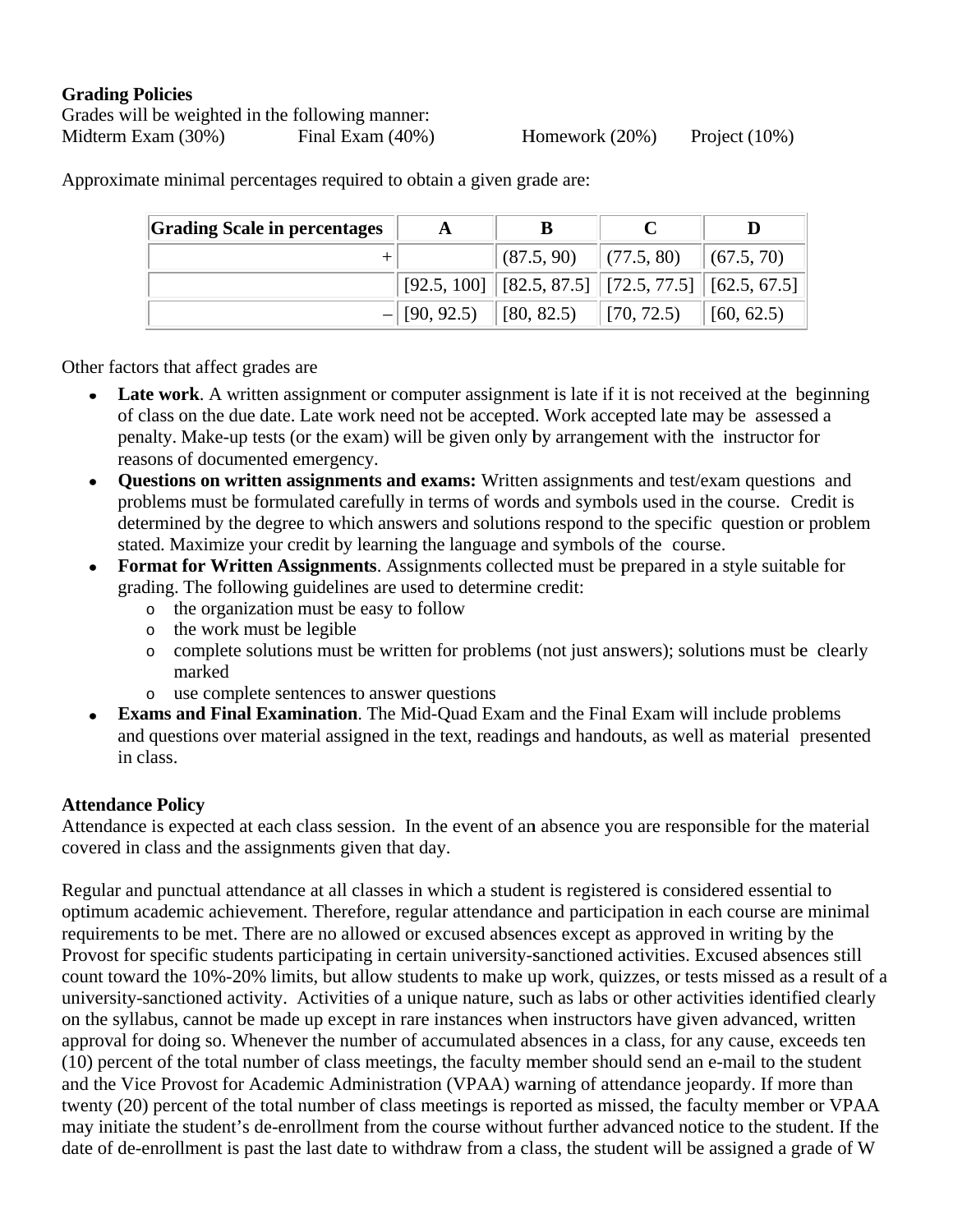or WF consistent with university policy in the Grading section of the catalog. There are no refunds for courses where a de-enrollment was processed. For more details see the PLNU catalog: http://catalog.pointloma.edu/content.php?catoid=14&navoid=1089#Class\_Attendance

After you miss the equivalent of 2 class periods, you will be warned of impending de-enrollment. If you miss the equivalent of 5 class periods, you will be de-enrolled.

## **Class Enrollment:**

It is the student's responsibility to maintain his/her class schedule. Should the need arise to drop this course (personal emergencies, poor performance, etc.), the student has the responsibility to follow through (provided the drop date meets the stated calendar deadline established by the university), not the instructor. Simply ceasing to attend this course or failing to follow through to arrange for a change of registration (drop/add) may easily result in a grade of F on the official transcript.

## **Academic Accommodations:**

While all students are expected to meet the minimum academic standards for completion of their courses as established by the instructors, students with special needs may require academic accommodations. At Point Loma Nazarene University, students requesting academic accommodations must file documentation with the Disability Resource Center (DRC), located in the Bond Academic Center. Once the student files documentation, the Disability Resource Center contacts the student's instructors and provides written recommendations for reasonable and appropriate accommodations to meet the individual needs of the student. This policy assists the university in its commitment to full compliance with Section 504 of the Rehabilitation Act of 1973, the Americans with Disabilities (ADA) Act of 1990, and ADA Amendments Act of 2008, all of which prohibit discrimination against students with special needs and guarantees all qualified students equal access to the benefits of PLNU programs and activities. For more details see the PLNU catalog: http://catalog.pointloma.edu/content.php?catoid=14&navoid=1089#Academic\_Accommodations

Students with learning disabilities who may need accommodations should discuss options with the instructor during the first two weeks of class.

# **Academic Honesty:**

The Point Loma Nazarene University community holds the highest standards of honesty and integrity in all aspects of university life. Any violation of the university's commitment is a serious affront to the very nature of Point Loma's mission and purpose. Violations of academic honesty include cheating, plagiarism, falsification, aiding academic dishonesty, and malicious interference. The details of PLNU's meaning of each of these words can be found in the PLNU catalog at:

http://catalog.pointloma.edu/content.php?catoid=14&navoid=1089#Academic\_Honesty

A student remains responsible for the academic honesty of work submitted in PLNU courses and the consequences of academic dishonesty beyond receipt of the final grade in the class and beyond the awarding of the diploma. Ignorance of these catalog policies will not be considered a valid excuse or defense. Students may not withdraw from a course as a response to a consequence.

A student who is caught cheating on any item of work will receive a zero on that item and may receive an "F" for the semester. See the PLNU Catalog for a further explanation of the PLNU procedures for academic dishonesty (http://catalog.pointloma.edu/content.php?catoid=14&navoid=1089#Academic\_Honesty).